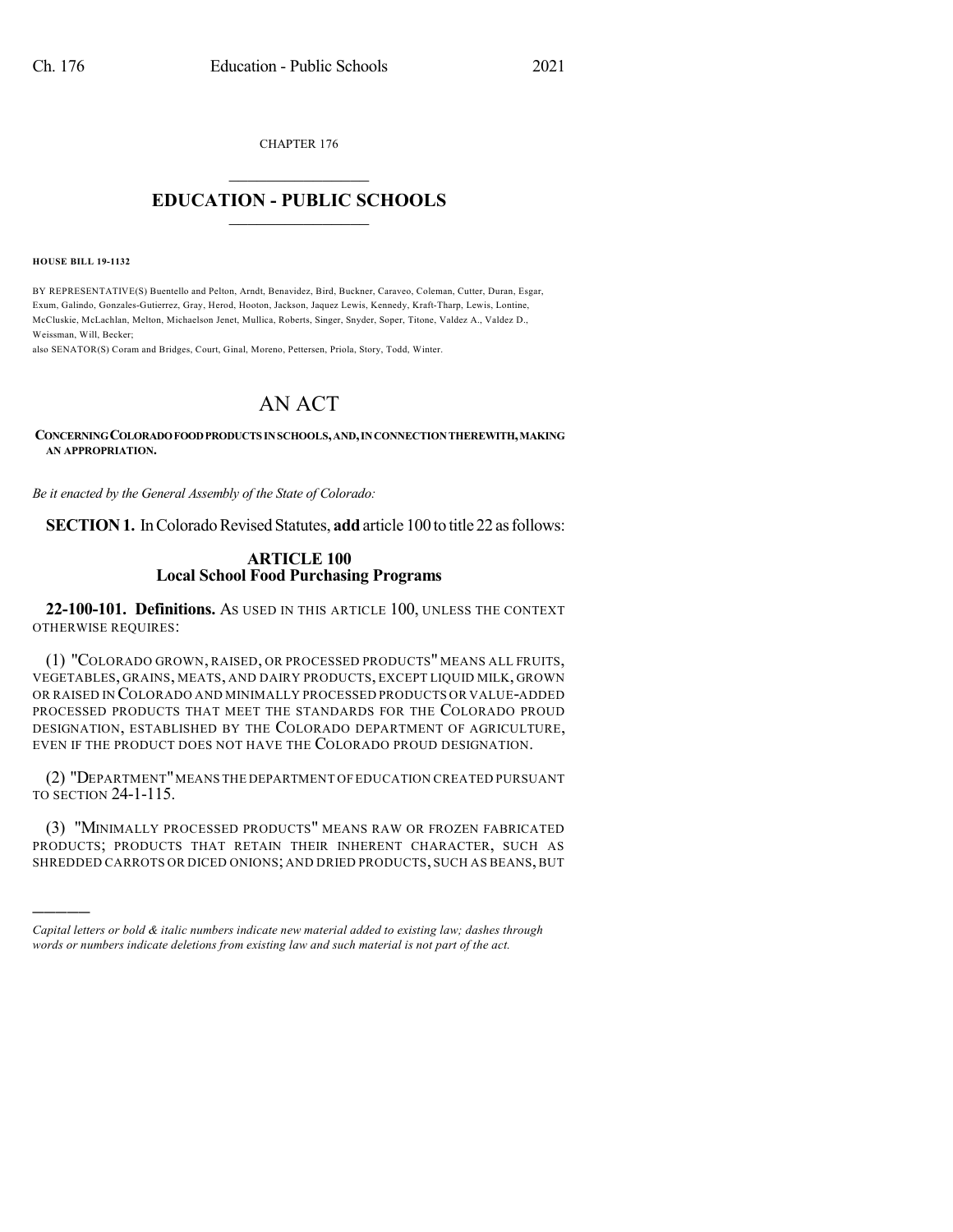DOES NOT INCLUDE ANY PRODUCTS THAT ARE HEATED, COOKED, OR CANNED.

(4) "PARTICIPATING PROVIDER" MEANS A SCHOOL DISTRICT, CHARTER SCHOOL, BOARD OF COOPERATIVE SERVICES THAT OPERATES A PUBLIC SCHOOL, OR RESIDENTIAL CHILD CARE CENTER AS DEFINED IN SECTION 26-6-102 (5) THAT PARTICIPATES IN THE FEDERAL "RICHARD B. RUSSELL NATIONAL SCHOOL LUNCH ACT", 42 U.S.C. SEC. 1751 ET SEQ., AND THAT HAS BEEN SELECTED BY THE DEPARTMENT TO PARTICIPATE IN THE SCHOOL FOOD PURCHASING PROGRAM PURSUANT TO SECTION 22-100-102 (2)(b).

(5) "SCHOOL FOOD PURCHASING PROGRAM" MEANS THE LOCAL SCHOOL FOOD PURCHASING PROGRAM CREATED PURSUANT TO SECTION 22-100-102.

(6) "TECHNICAL ASSISTANCE AND EDUCATION PROGRAM" MEANS THE LOCAL SCHOOL FOOD PURCHASING TECHNICAL ASSISTANCE AND EDUCATION GRANT PROGRAM CREATED PURSUANT TO SECTION 22-100-103.

(7) "VALUE-ADDED PROCESSED PRODUCTS"MEANS PRODUCTS THAT ARE ALTERED FROM THEIR UNPROCESSED OR MINIMALLY PROCESSED STATE THROUGH PRESERVATION TECHNIQUES, INCLUDING COOKING, BAKING, OR CANNING.

**22-100-102. Local school food purchasing program - creation - rules report.** (1) THERE IS CREATED IN THE DEPARTMENT THE LOCAL SCHOOL FOOD PURCHASING PROGRAM TO REIMBURSE PARTICIPATING PROVIDERS FOR THE PURCHASE OF COLORADO GROWN, RAISED, OR PROCESSED PRODUCTS.

(2) (a) ON OR BEFORE DECEMBER 1, 2019, AND ON OR BEFORE DECEMBER 1 OF ANY YEAR THEREAFTER, A SCHOOL DISTRICT, CHARTER SCHOOL, BOARD OF COOPERATIVE SERVICES THAT OPERATES A PUBLIC SCHOOL, OR RESIDENTIAL CHILD CARE CENTER MAY APPLY TO THE DEPARTMENT ON A FORM DEVELOPED BY THE DEPARTMENT TO PARTICIPATE IN THE SCHOOL FOOD PURCHASING PROGRAM TO RECEIVE REIMBURSEMENT FOR THE PURCHASE OF COLORADO GROWN, RAISED, OR PROCESSED PRODUCTS PURSUANT TO THIS SECTION.

(b) ON OR BEFORE MARCH 1, 2020, AND ON OR BEFORE EACH MARCH 1 THEREAFTER, THE DEPARTMENT SHALL SELECT PARTICIPATING PROVIDERS. THE DEPARTMENT SHALL SELECT PARTICIPATING PROVIDERS THAT IN THE PREVIOUS YEAR FOR WHICH NUMBERS ARE AVAILABLE THE TOTAL NUMBER OF LUNCHES PROVIDED BY ALL PARTICIPATING PROVIDERS WAS SEVEN MILLION OR FEWER. THE DEPARTMENT SHALL GIVE PREFERENCE TO APPLICANTS THAT:

(I) DEMONSTRATE A COMMITMENT TO LOCAL PURCHASING OR FOOD AND AGRICULTURAL EDUCATION;

(II) HAVE A KITCHEN WITH THE ABILITY TO STORE, PREPARE, AND SERVE LOCAL FOOD PRODUCTS;

(III) HAVE GREATER THAN TWENTY-FIVE PERCENT OF ITS STUDENTS ELIGIBLE FOR FREE OR REDUCED-PRICE LUNCH PURSUANT TO THE PROVISIONS OF THE FEDERAL "RICHARD B. RUSSELL NATIONAL SCHOOL LUNCH ACT", 42 U.S.C. SEC. 1751 ET SEQ.; AND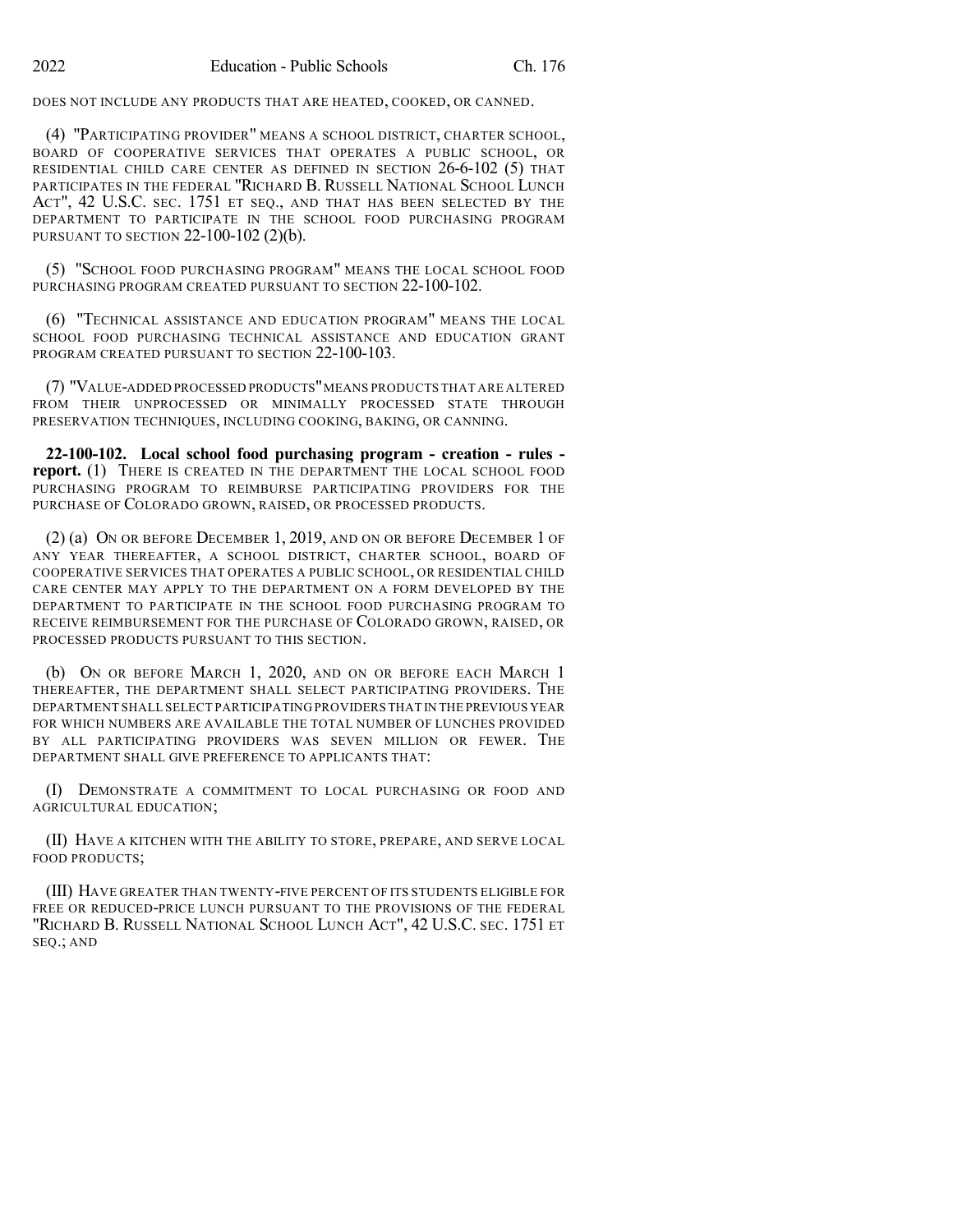(IV) SATISFY ANY OTHER ELIGIBILITY REQUIREMENTS ESTABLISHED BY THE STATE BOARD OF EDUCATION BY RULE.

(c) ON OR BEFORE AUGUST 1 OF THE YEAR FOLLOWING THE PARTICIPATING PROVIDER'S APPLICATION,THE PARTICIPATING PROVIDER SHALL TRACK AND REPORT TO THE DEPARTMENT ON A FORM DEVELOPED BY THE DEPARTMENT FOR THE SCHOOL YEAR IN WHICH IT APPLIED, AND FOR THE PRIOR YEAR, THE TOTAL AMOUNT OF COLORADO GROWN,RAISED,OR PROCESSED PRODUCTS IT PURCHASED FOR STUDENT MEALS,THE TOTAL AMOUNT OF VALUE-ADDED PROCESSED PRODUCTS IT PURCHASED FOR SCHOOL MEALS, AND THE TOTAL NUMBER OF LUNCHES THAT IT PROVIDED TO STUDENTS.

 $(3)(a)(I)$  In October 2020 and each October thereafter, the department SHALL REIMBURSE EACH PARTICIPATING PROVIDER PARTICIPATING IN THE SCHOOL FOOD PURCHASING PROGRAM AS OF THE PREVIOUS DECEMBER 1 FOR THE AMOUNT SPENT FOR MEALS FOR STUDENTS ON COLORADO GROWN, RAISED, OR PROCESSED PRODUCTS,UP TO THE MAXIMUM INCENTIVE ESTABLISHED PURSUANT TO SUBSECTION (3)(b) OF THIS SECTION; EXCEPT THAT A PARTICIPATING PROVIDER SHALL NOT BE REIMBURSED FOR THE AMOUNT OF VALUE-ADDED PROCESSED PRODUCTS THAT EXCEEDS TWENTY-FIVE PERCENT OF THE TOTAL OF THE COLORADO GROWN, RAISED, OR PROCESSED PRODUCTS IT PURCHASED.

(II) NOTWITHSTANDING THE PROVISIONS OF SUBSECTION  $(3)(a)(I)$  Of this SECTION, THE MAXIMUM AMOUNT OF REIMBURSEMENTS THAT MAY BE AWARDED IN ANY YEAR IS FIVE HUNDRED THOUSAND DOLLARS. IF THE TOTAL OF ALL ELIGIBLE REIMBURSEMENTS AS CALCULATED UNDER SUBSECTION  $(3)(a)(I)$  of this section EXCEEDS FIVE HUNDRED THOUSAND DOLLARS, EACH PARTICIPATING PROVIDER'S REIMBURSEMENT AMOUNT MUST BE REDUCED PROPORTIONATELY.

(b) EACH PARTICIPATING PROVIDER IS ENTITLED TO BE REIMBURSED FOR AN AMOUNT UP TO THE NUMBER OF SCHOOL LUNCHES PROVIDED BY THE PARTICIPATING PROVIDER AS REPORTED TO THE DEPARTMENT PURSUANT TO SUBSECTION (2)OF THIS SECTION, DIVIDED BY THE TOTAL NUMBER OF LUNCHES REPORTED BY ALL PARTICIPATING PROVIDERS, MULTIPLIED BY THE TOTAL APPROPRIATION FOR THE SCHOOL FOOD PURCHASING PROGRAM FOR PARTICIPATING PROVIDERS.

(4) REIMBURSEMENT PAYMENTS PURSUANT TO THIS SECTION ACCRUE TO THE PARTICIPATING PROVIDER'S NONPROFIT SCHOOL FOOD ACCOUNT.

(5) (a) THE STATE BOARD OF EDUCATION IS AUTHORIZED TO ADOPT RULES TO IMPLEMENT THE SCHOOL FOOD PURCHASING PROGRAM.

(b) THE DEPARTMENT IS AUTHORIZED TO MONITOR THE SCHOOL FOOD PURCHASING PROGRAM TO ENSURE PROGRAM INTEGRITY AND TO ANNUALLY REALLOCATE MONEY AMONGPARTICIPATING PROVIDERS TO MAXIMIZE THE AMOUNT OF THE MONEY GIVEN.

**22-100-103. Localschoolfoodpurchasingtechnical assistanceandeducation grantprogram- created - report.**(1) THERE IS CREATED IN THE DEPARTMENT THE LOCAL SCHOOL FOOD PURCHASING TECHNICAL ASSISTANCE AND EDUCATION GRANT PROGRAM TO ISSUE A GRANT TO A STATEWIDE NONPROFIT ORGANIZATION TO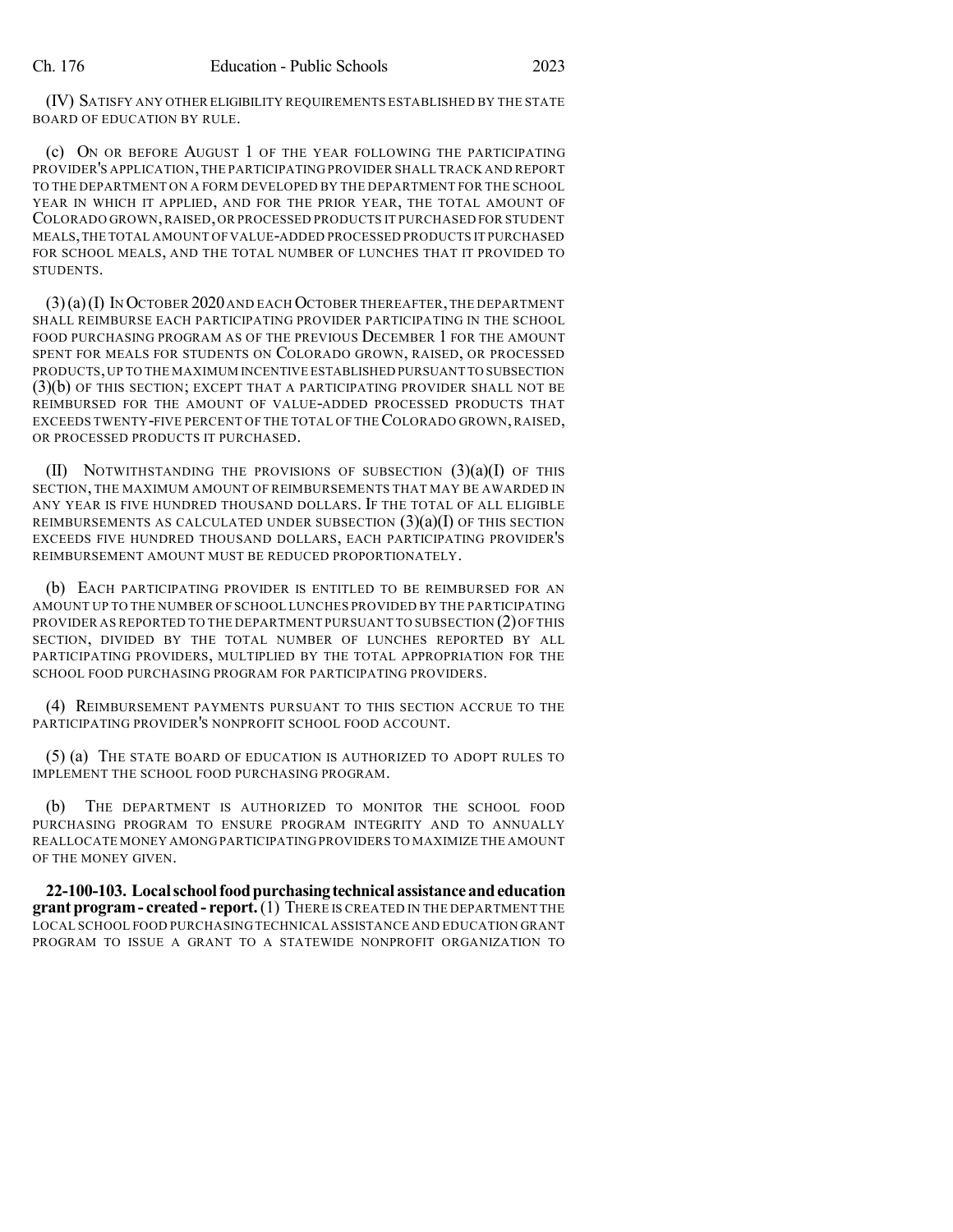DEVELOP AND MANAGE A GRANT PROGRAM TO ASSIST WITH THE PROMOTION OF COLORADO GROWN, RAISED, OR PROCESSED PRODUCTS TO PARTICIPATING PROVIDERS.

(2) SUBJECT TO AVAILABLE APPROPRIATIONS, THE NONPROFIT ORGANIZATION MAY AWARD GRANTS FOR THE FOLLOWING:

(a) TRAINING,TECHNICAL ASSISTANCE,AND PHYSICAL INFRASTRUCTURE GRANTS TO PARTICIPATING PROVIDERS, GROWER ASSOCIATIONS, OR OTHER ORGANIZATIONS THAT AGGREGATE PRODUCTS FROM PRODUCERS FOR:

(I) PROFESSIONAL CONTRACTING SERVICES TO SUPPORT THE DEVELOPMENT AND SUSTAINABILITY OF LOCAL AND REGIONAL FOOD SYSTEMS;

(II) CHEF TRAINING ON FOOD HANDLING AND PROCUREMENT PRACTICES AND SMALL KITCHEN EQUIPMENT PURCHASES;

(III) GOOD AGRICULTURAL PRACTICES CERTIFICATION COSTS AND GOOD HANDLINGPRACTICESCERTIFICATION COSTS AND TRAINING ON SELLING TO SCHOOLS; AND

(IV) CAPACITY BUILDING FOR LOCAL VALUE-ADDED PROCESSED PRODUCTS; AND

(b) EDUCATION, OUTREACH, AND PROMOTION FOR:

(I) SCHOOLS TO ENGAGE FAMILIES AND COMMUNITIES AROUND THE BENEFITS OF FARM-TO-SCHOOL AND WAYS TO SUPPORT FARM-TO-SCHOOL; AND

(II) GROWER ASSOCIATIONS AND GROWERS TO COMMUNICATE TO SCHOOLS AND SCHOOL COMMUNITIES ABOUT THE MULTIPLE BENEFITS OF PURCHASING LOCAL **PRODUCTS** 

(3) THE NONPROFIT ORGANIZATION SHALL ANNUALLY REPORT TO THE DEPARTMENT ON THE TECHNICAL ASSISTANCE AND EDUCATION PROGRAM INCLUDING:

(a) THE NUMBER AND TYPES OF ENTITIES RECEIVING GRANTS;

(b) THE NUMBER, TYPES, AND PURPOSES OF THE GRANTS AWARDED PURSUANT TO SUBSECTION  $(2)(a)$  OF THIS SECTION; AND

(c) THE TYPES OF EDUCATION AND OUTREACH CONDUCTED BY PARTICIPATING PROVIDERS AND OTHERS PURSUANT TO SUBSECTION (2)(b) OF THIS SECTION.

**22-100-104. Evaluation - report.** (1) ON OR BEFORE DECEMBER 1, 2021, AND ON OR BEFORE DECEMBER 1 OF EACH YEAR THEREAFTER, THE DEPARTMENT SHALL SUBMIT A REPORT TO THE EDUCATION COMMITTEES OF THE HOUSE OF REPRESENTATIVES AND THE SENATE, THE RURAL AFFAIRS AND AGRICULTURE COMMITTEE OF THE HOUSE OF REPRESENTATIVES, AND THE AGRICULTURE AND NATURAL RESOURCES COMMITTEE OF THE SENATE,OR ANY SUCCESSOR COMMITTEES, ON THE EFFECT OF THE SCHOOL FOOD PURCHASING PROGRAM ON THE AMOUNT OF